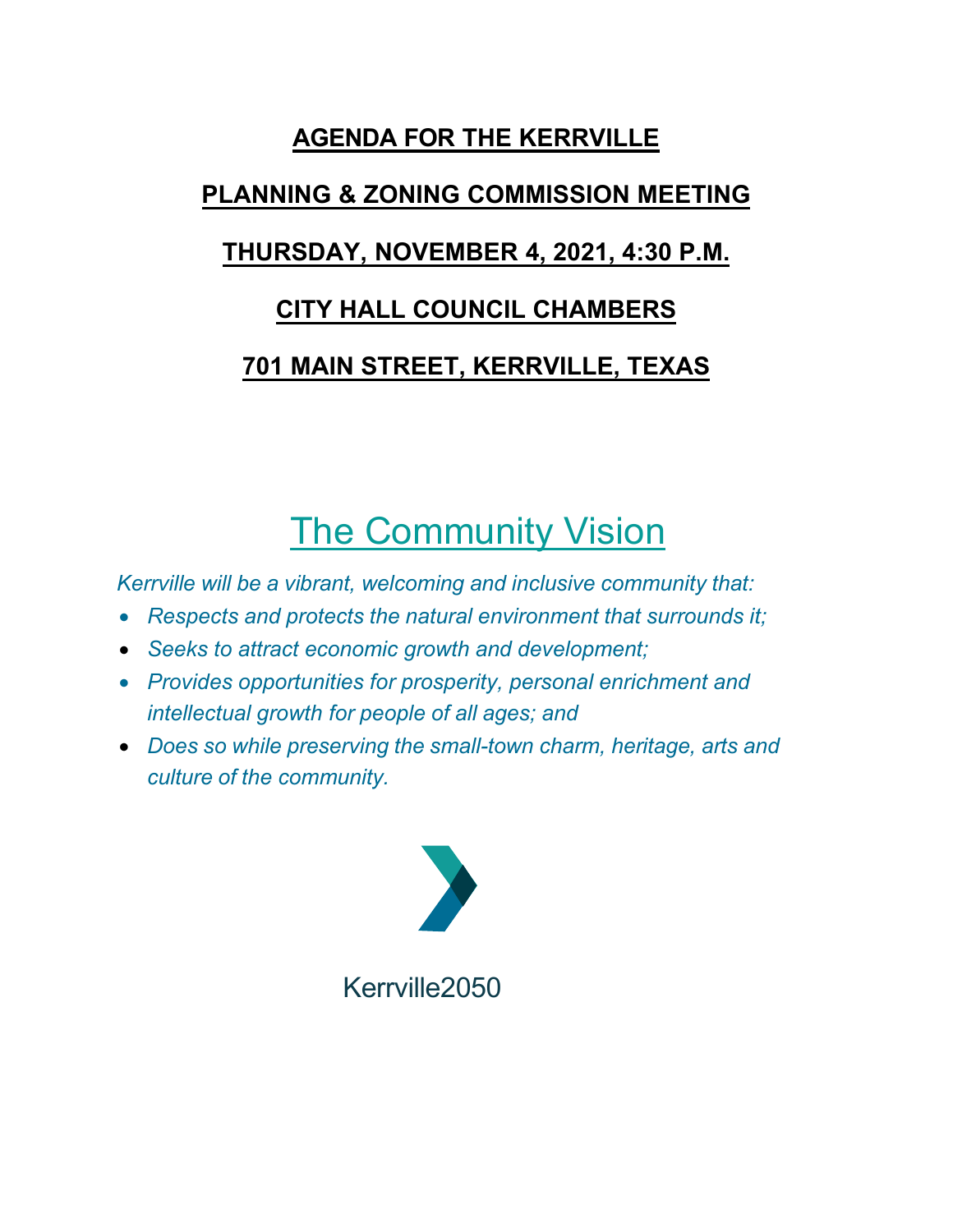#### *Planning & Zoning Commission Meeting Procedures, Commission and City Staff Safety Measures and Citizen Participation Guidelines*

*COVID-19 (Coronavirus) provides a unique concern in that gathering members of the public, Planning & Zoning Commission, and City staff within a physical setting constitutes a public health risk. Taking this into account and due to ongoing Coronavirus positive cases in Kerr County, standard safety protocols will be observed by Planning & Zoning Commission, City staff, and citizens/visitors attending the meeting. Masks are voluntary and highly encouraged. Six-foot distance seating will be observed and visitor seating will be designated. Visitor overflow will be in the City Hall lobby, where social distancing will also be observed.* 

*Citizens may view and hear Planning & Zoning Commission meetings on Spectrum Channel 2 or by livestreaming via the City's website [\(www.kerrvilletx.gov\).](http://www.kerrvilletx.gov/) Planning & Zoning Commission meetings are recorded and the recordings are posted on the City's website.*

*Citizens wishing to speak during a meeting shall submit a completed "speaker request form" to City staff before the item is introduced, but are encouraged to submit the form before the meeting begins. Each speaker is limited to three minutes.* 

*Written comments will be accepted for any agenda items, including Public Hearings. You are required to provide your first and last name, address, and identify the item you wish to comment on. Written comments may be emailed to planning.division@kerrvilletx.gov and must be received by 2:00 p.m. the afternoon of the Planning & Zoning Commission meeting. In addition, anyone may mail in comments or drop them by Development Services at 200 Sidney Baker Street.*

Thank you for your participation!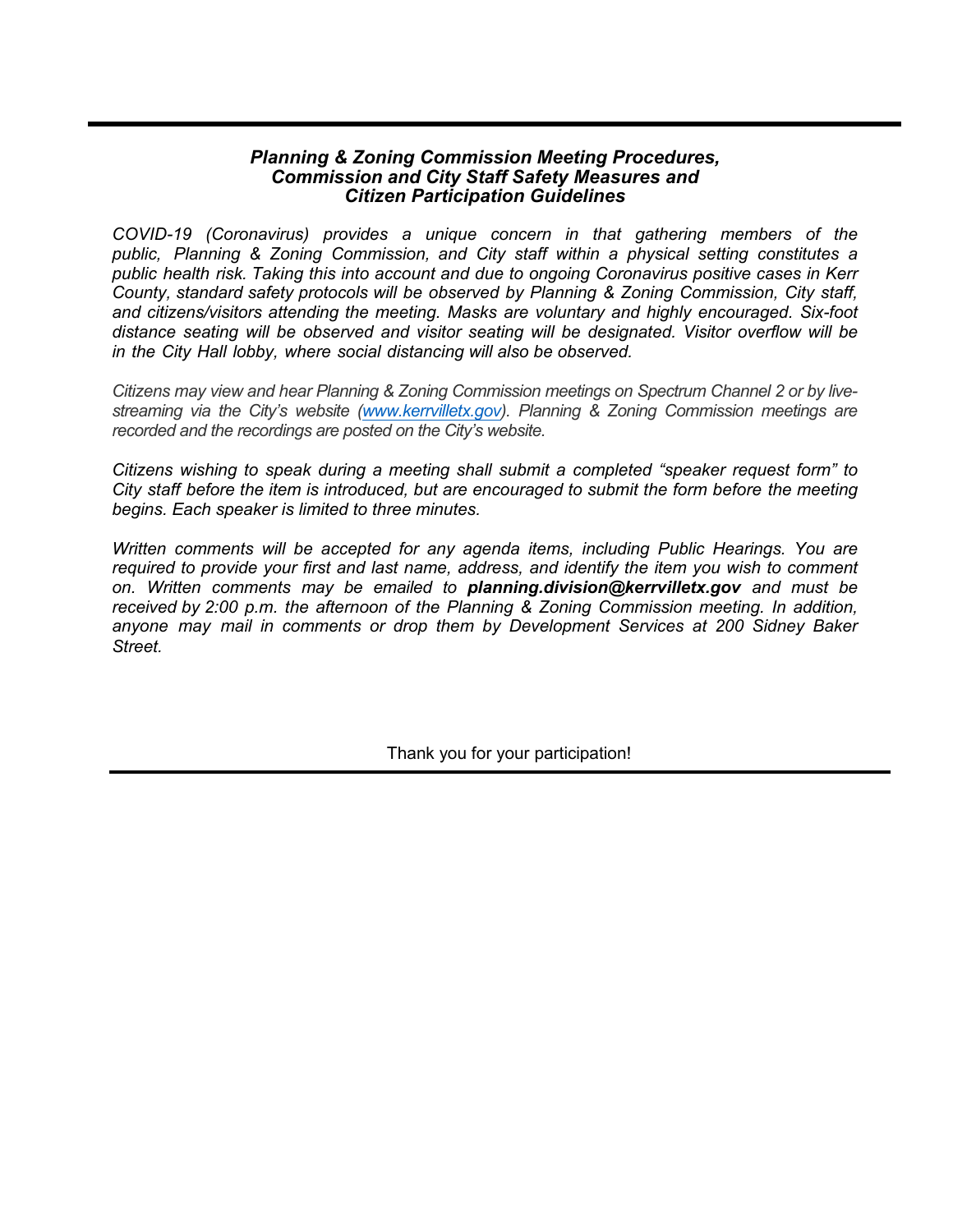

### **CITY OF KERRVILLE PLANNING & ZONING COMMISSION AGENDA REGULAR MEETING, Thursday, November 4, 2021 at 4:30 P.M. CITY HALL COUNCIL CHAMBERS 701 MAIN STREET, KERRVILLE, TEXAS**

## **CALL TO ORDER**

## **1. MINUTES**

- **1A.** Approval of minutes from the August 5, 2021 regular meeting.
- **1B.** Approval of minutes from the September 2, 2021 regular meeting.
- **1C.** Approval of minutes from the October 7, 2021 regular meeting.
- **1D.** Approval of minutes from the October 21, 2021 called meeting.

## **2. CONSIDERATION AND FINAL ACTION**

**2A**. Preliminary Plat, 2141 Sidney Baker Street (Case 2021-070)

A preliminary plat of a 1.43 acre tract of land situated in the Patrick Flemming Survey, Abstract Number 666, in the City of Kerrville, Kerr County, Texas, and being part of a 1.59 acre tract of land described in a Special Warranty Deed to WB Real Estate, LLC, as recorded in Instrument Number 19-05451 of the Official Public Records of Kerr County, Texas; and generally located at 2141 Sidney Baker Street.

## **3. PUBLIC HEARING, CONSIDERATION & ACTION**

**3A.** CUP for Short Term Rentals, 820 Robinson Ave. (Case PZ-2021-22)

A resolution to allow a Conditional Use Permit for Short Term Rentals on Lot 8, Block C, Cage Addition; and more commonly known as 820 Robinson Avenue.

**3B.** CUP for a Short Term Rental, 205 Westminster St. (PZ-2021-24)

A resolution to allow a Conditional Use Permit for a Short Term Rental on part of Lot 34 and Lot 35, Block 106, Westminster 1; and more commonly known as 205 Westminster Street.